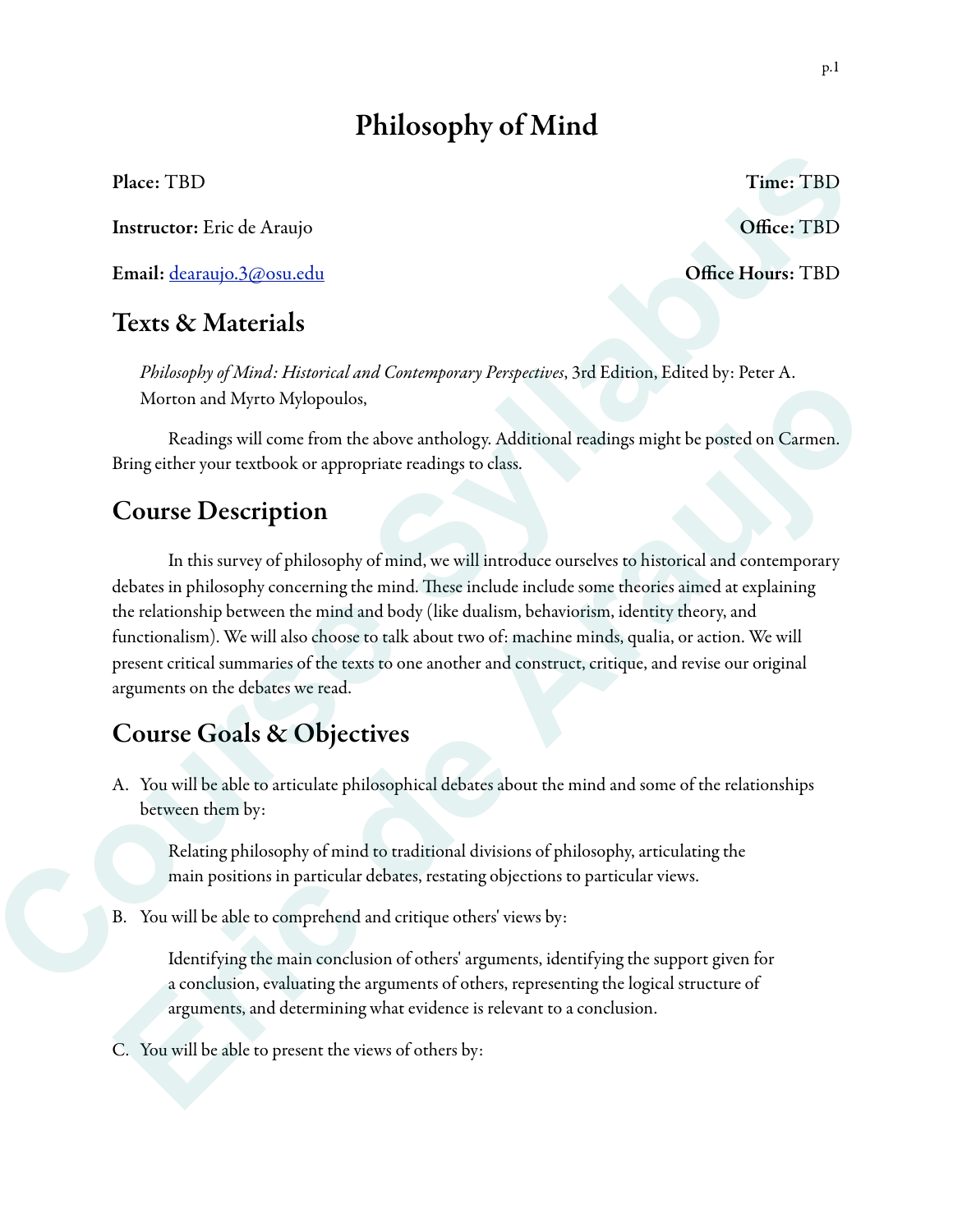Identifying the main conclusions of others' arguments, identifying the support given for a conclusion, evaluating the arguments of others, representing the logical structure of arguments, and summarizing arguments for others.

## Schedule

|                                                                               |         | arguments, and summarizing arguments for others.                                                                                                                                                                                                                                                                                                                                                                         |                         |  |  |  |
|-------------------------------------------------------------------------------|---------|--------------------------------------------------------------------------------------------------------------------------------------------------------------------------------------------------------------------------------------------------------------------------------------------------------------------------------------------------------------------------------------------------------------------------|-------------------------|--|--|--|
| D. You will be able to contribute to philosophical debates about the mind by: |         |                                                                                                                                                                                                                                                                                                                                                                                                                          |                         |  |  |  |
| objections.                                                                   |         | Identifying the main conclusion of others' arguments, identifying the support given for<br>a conclusion, evaluating the arguments of others, summarizing arguments for others,<br>constructing an original argument, and anticipating and defending views from                                                                                                                                                           |                         |  |  |  |
| Schedule                                                                      |         |                                                                                                                                                                                                                                                                                                                                                                                                                          |                         |  |  |  |
| progresses.                                                                   |         | Here is the schedule we hope to follow. The first table lists the topics and associated readings.<br>Unless specified, each reading comes from our anthology. You should read the material before the first<br>day of discussion. Journal entries are due at the beginning of class. The second table lists when major<br>assignments are due and when exams will occur. The schedule is subject to change as the course |                         |  |  |  |
| Schedule of Readings<br>Topic                                                 | Chapter | Reading                                                                                                                                                                                                                                                                                                                                                                                                                  | Day                     |  |  |  |
|                                                                               | 4       | "Selections from Meditations on First Philosophy" René<br>Descartes                                                                                                                                                                                                                                                                                                                                                      |                         |  |  |  |
|                                                                               |         |                                                                                                                                                                                                                                                                                                                                                                                                                          |                         |  |  |  |
|                                                                               |         | "Selections from Principles of Philosophy" René Descartes                                                                                                                                                                                                                                                                                                                                                                |                         |  |  |  |
| Dualism                                                                       |         | "Selections from Discourse on the Method of rightly conducting<br>one's reason and seeking the truth in the sciences" René<br>Descartes                                                                                                                                                                                                                                                                                  | $\overline{\mathbf{3}}$ |  |  |  |
|                                                                               | 5       | "Objections to Descartes' Meditations" Antoine Arnauld                                                                                                                                                                                                                                                                                                                                                                   |                         |  |  |  |
|                                                                               |         | "Reply to Antoine Arnauld" René Descartes:                                                                                                                                                                                                                                                                                                                                                                               |                         |  |  |  |
|                                                                               |         | "Correspondence between René Descartes and Elisabeth,<br>Princess of Bohemia"                                                                                                                                                                                                                                                                                                                                            | 5                       |  |  |  |
|                                                                               |         | "Selections from Science and Human Behavior" B.F. Skinner                                                                                                                                                                                                                                                                                                                                                                |                         |  |  |  |
|                                                                               |         | "A Review of B.F. Skinner's Verbal Behavior" Noam Chomsky                                                                                                                                                                                                                                                                                                                                                                | 7                       |  |  |  |
| Behaviorism                                                                   | 7       | "Selections from The Concept of Mind" Gilbert Ryle                                                                                                                                                                                                                                                                                                                                                                       |                         |  |  |  |

*Schedule of Readings*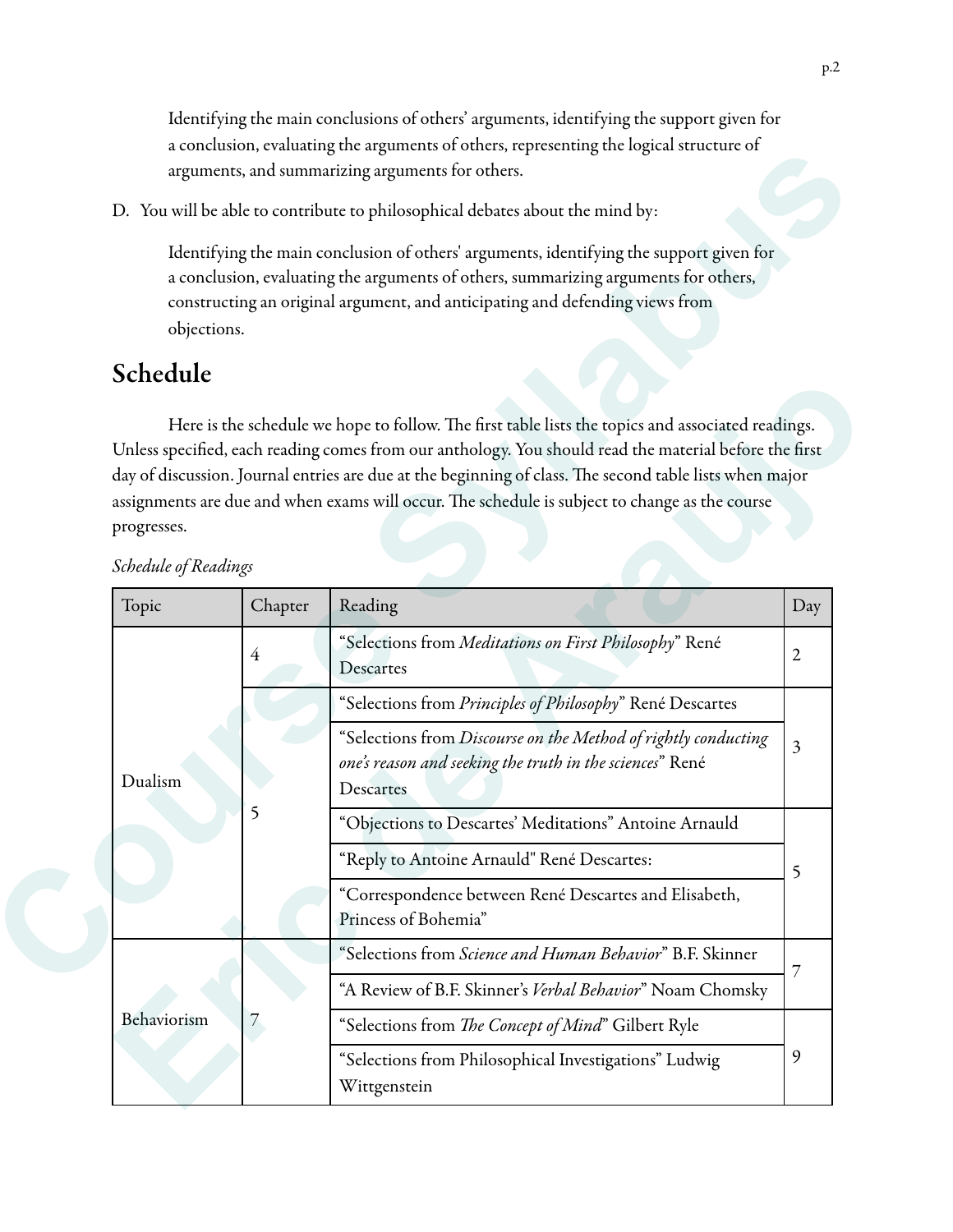|                         | 8  | "Is Consciousness a Brain Process?" U.T. Place                          |    |  |
|-------------------------|----|-------------------------------------------------------------------------|----|--|
| <b>Identity Theory</b>  |    |                                                                         |    |  |
|                         |    | "Sensations and Brain Processes" J.J.C. Smart                           |    |  |
|                         |    | Selections from "Identity and Necessity" Saul Kripke                    |    |  |
|                         |    | "The Nature of Mind" David M. Armstrong                                 |    |  |
| Functionalism           | 9  | "The Mind-Body Problem" Jerry A. Fodor                                  |    |  |
|                         |    | Selections from "Troubles with Functionalism" Ned Block                 | 19 |  |
| And 2 of the Following: |    |                                                                         |    |  |
|                         |    | "Computing Machinery and Intelligence" Alan Turing                      |    |  |
|                         |    | "Minds, Brains and Programs" John R. Searle                             |    |  |
| Machine Minds           | 10 | "Escaping from the Chinese Room" Margaret A. Boden                      |    |  |
|                         |    | "A Defense of the Rights of Artificial Intelligences" Eric              |    |  |
|                         |    | Schwitzgebel and Mara Garza                                             |    |  |
|                         | 11 | "What Is It Like to Be a Bat?" Thomas Nagel                             |    |  |
|                         |    | "Epiphenomenal Qualia" Frank Jackson                                    |    |  |
| Qualia                  |    | "Quining Qualia" Daniel C. Dennett                                      |    |  |
|                         |    | "How to Think about Mental Qualities" David Rosenthal                   |    |  |
|                         |    | "A Bat without Qualities?" Kathleen A. Akins                            |    |  |
|                         |    | "What Happens When Someone Acts?" J. David Velleman                     |    |  |
|                         | 14 | "Freedom of the Will and the Concept of a Person" Harry G.<br>Frankfurt |    |  |
| Mind and<br>Actions     |    | "Agency and Actions" Jennifer Hornsby                                   |    |  |
|                         |    | "Agency, Ownership, and the Standard Theory" Markus E.<br>Schlosser     |    |  |
|                         |    | "The Sense of Agency" Tim Bayne                                         |    |  |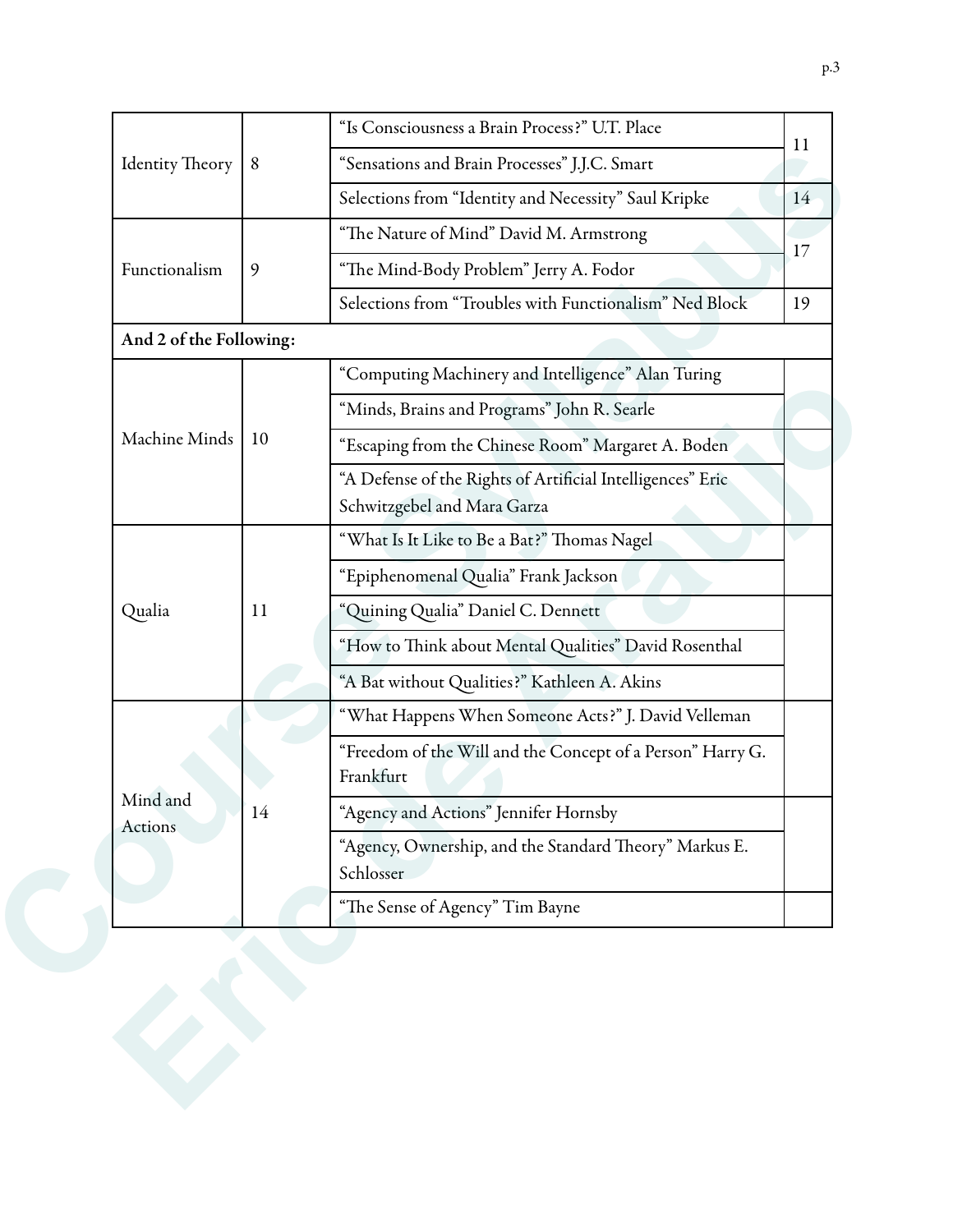*Schedule of Assignments*

| Day          | Major Assignment Due          | Goals            |
|--------------|-------------------------------|------------------|
| Throughout   | Group Presentation on Reading | $\mathsf{C}$     |
| $\mathbf{2}$ | Pre-Course Reflection Paper   | D                |
| 13           | Exam 1                        | $\boldsymbol{A}$ |
| 16           | Essay 1 Draft                 | B, D             |
|              | Peer Review                   | $\mathbf{B}$     |
| 20           | Essay 1 Revision              | B, D             |
| 25           | Essay 2 Draft                 | B, D             |
|              | Peer Review                   | B                |
|              | Exam 2                        | $\mathbf{A}$     |
| 28           | Post-Course Reflection Paper  | D                |
| Exam Week    | Essay 2 Revision              | B, D             |

## Grading

| 25                 | Essay 2 Draft                 |     | B, D                   |        |              |  |
|--------------------|-------------------------------|-----|------------------------|--------|--------------|--|
|                    | Peer Review                   |     |                        | B      |              |  |
|                    | Exam 2                        |     |                        |        | $\mathbf{A}$ |  |
| 28                 | Post-Course Reflection Paper  | D   |                        |        |              |  |
| Exam Week          | Essay 2 Revision              |     |                        | B, D   |              |  |
| Grading            |                               |     |                        |        |              |  |
|                    | Journal                       | 20% |                        | Essays | 40%          |  |
| Course Reflections |                               | 5%  | Draft of Essay 1       |        | $4\%$        |  |
| Reading Entries    |                               | 15% | Draft of Essay 2       |        | 4%           |  |
|                    | Exams                         | 20% | Peer Review of Paper 1 |        | 4%           |  |
| Exam 1             |                               | 10% | Peer Review of Paper 2 |        | $4\%$        |  |
| Exam 2             |                               | 10% | Revision of Essay 1    |        | 12%          |  |
|                    | Participation                 | 20% | Revision of Essay 2    |        | 12%          |  |
|                    |                               |     |                        |        |              |  |
|                    | Group Presentation on Reading | 15% |                        |        |              |  |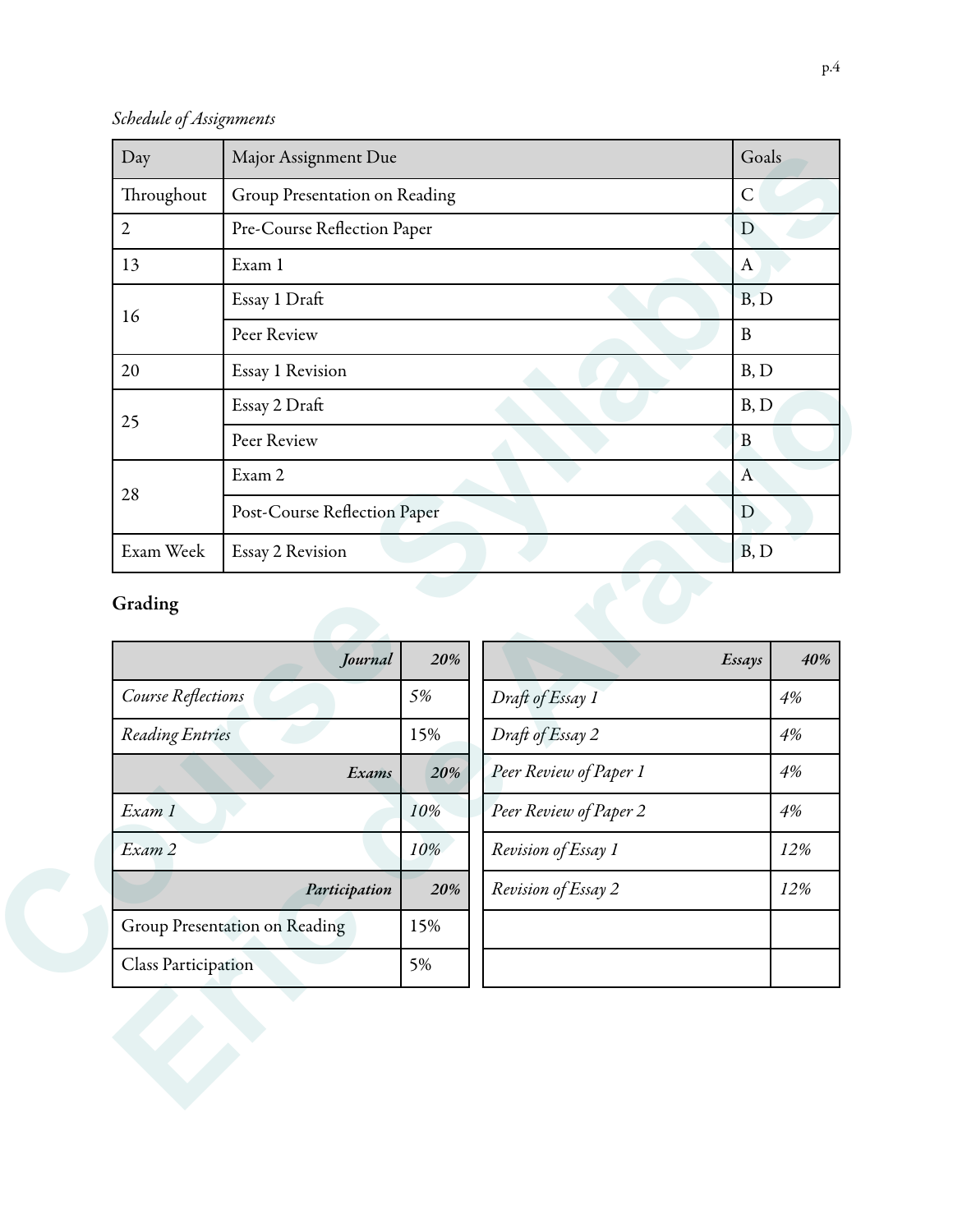## Course Mechanics

Th e course turns to the reading and examination of philosophical texts right away. We will practice how to read and reflect on arguments throughout the course with journal entries and presentations on the readings. Participation in our class discussion will prepare you to explain the views we are discussing on exams. Finally, we will prepare, critique, and revise two papers where we argue for our own view on debates we discuss.

#### *Discussion*

Doing philosophy is like having a conversation on a topic with a lot of people. This makes in class discussion a great way to practice doing philosophy. Discussion is an opportunity for you to ask questions about the reading, offer your own views and criticisms, and respond to the views of your peers. My job is to make the views we are looking at clear to the class and to facilitate a dialogue between you, your peers, and the philosophers we are reading. ing and examination of philosophical texts right away. We will<br>rguments throughout the course with journal entries and<br>ipation in our class discussion will prepare you to explain the views<br>we will prepare, critique, and re

 I want everyone to grow more comfortable contributing to our in-class discussions. Trying out your ideas with your peers helps improve them. I will offer several ways for you to participate. These will range from large discussions with the whole class to conversations with a partner. In an effort to give everyone an opportunity to participate, I am open to trying different things so that everyone can make a contribution. Again, please contact me if there are any concerns about your contributions to the class. class discussion a great way to practice doing philosophy. Discussion is an opportunity for you to ask<br>substitons about the reading, offer your wive wan creative and criticisms, and respond to the views of your peers.<br>My j

### *Journal: Reading Entries*

 To help you prepare for our discussions, we will be writing short entries in a journal for each reading. The goal of this habit is to help you 1) complete the readings for our discussion, 2) react to what we read, and 3) begin formulating your views.

Reading entries are between 1/2 and 1 pages, submitted online, and due before class starts. They should engage with the text, rather than merely summarize the reading. I will provide more thorough feedback on earlier entries to indicate the quality of these entries. contribution. Again, please contact me if there<br>
Journal: Reading Entries<br>
To help you prepare for our discussion<br>
reading. The goal of this habit is to help you 1)<br>
what we read, and 3) begin formulating your v<br>
Reading e

### *Journal: Course Re*fl*ections*

Th ese reflection papers are an opportunity for you to reflect your own views. The initial paper is an opportunity for you to think about what the mind is, what you hope to learn, or what views you might already have. The last paper is an opportunity for you to reflect on how your thinking has been shaped, if at all, by the course.